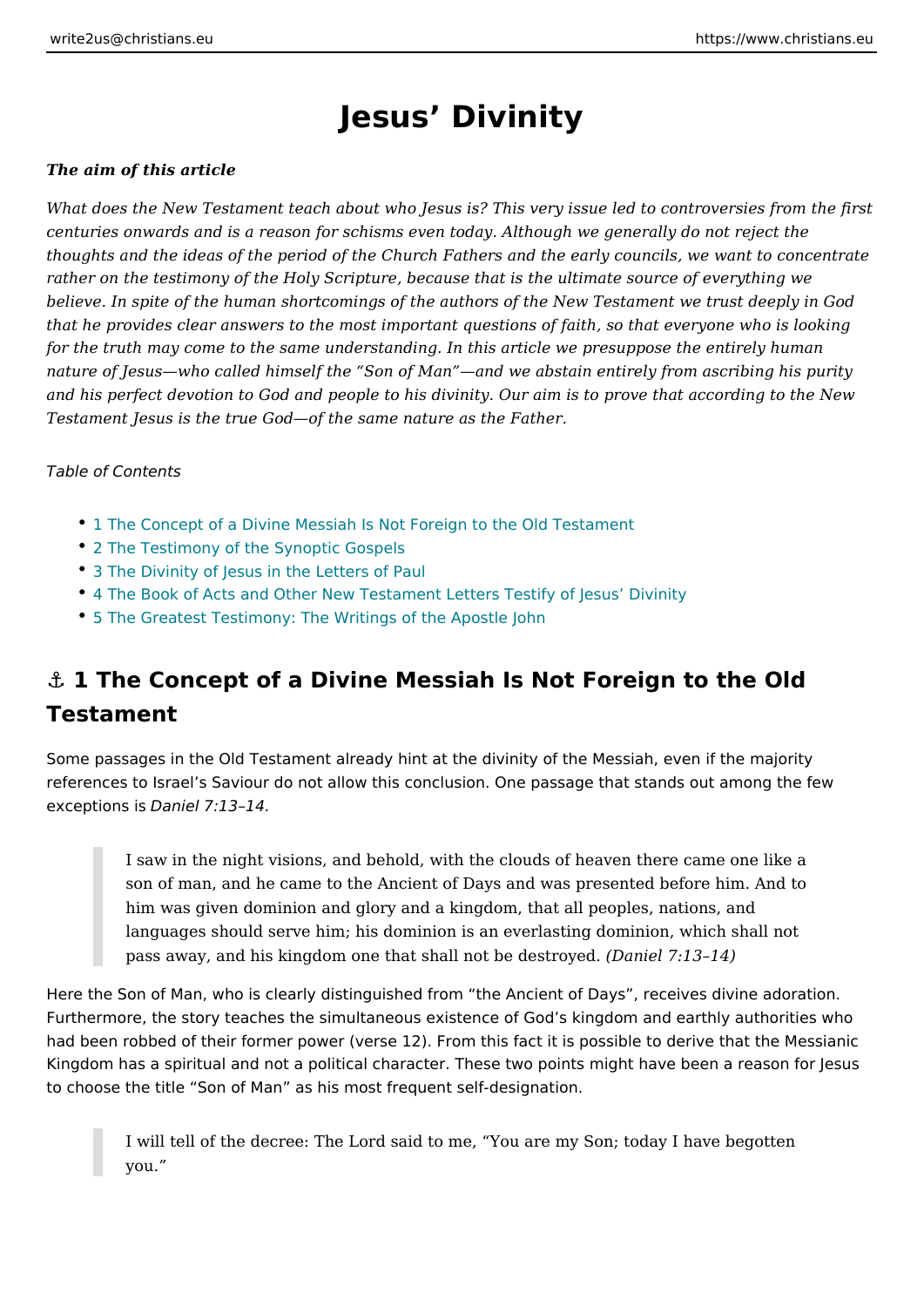<span id="page-1-0"></span>*(Psalm 2:7)*

Your throne, O God, is for ever and ever. The sceptre of your kingdom is a sceptre of uprightness; *(Psalm 45:6)*

Although Psalm 2:7 and Psalm 45:6 do not speak of the divinity of the Messiah as clearly as the passage in Daniel 7, this interpretation cannot be entirely excluded. At any rate, the usual explanations referring them to Solomon and to other kings are dissatisfying if one considers the personality and the political importance these rulers had. Psalm 45 will reappear later in our discussion.

The people who walked in darkness have seen a great light; those who dwelt in a land of deep darkness, on them has light shined. You have multiplied the nation; you have increased its joy; they rejoice before you as with joy at the harvest, as they are glad when they divide the spoil. For the yoke of his burden, and the staff for his shoulder, the rod of his oppressor, you have broken as on the day of Midian. For every boot of the tramping warrior in battle tumult and every garment rolled in blood will be burned as fuel for the fire. For to us a child is born, to us a son is given; and the government shall be upon his shoulder, and his name shall be called Wonderful Counsellor, Mighty God, Everlasting Father, Prince of Peace. Of the increase of his government and of peace there will be no end, on the throne of David and over his kingdom, to establish it and to uphold it with justice and with righteousness from this time forth and for evermore. The zeal of the Lord of hosts will do this. *(Isaiah 9:1–7)*

Among the prophetic texts Isaiah 9:1–7 (the prophecy of the Prince of Peace) is perhaps the most telling example. Although the prophet himself presumably thought of the king-to-be Hezekiah *(cf. Isaiah 7:14–17)*, his words are so deeply inspired that none of the earthly, political rulers were or ever will be able to fulfil them. It seems to have frequently occurred that prophets were unable to grasp all the aspects of the meaning of God's thoughts which they themselves communicated, failing to foresee horizons too far off for them. But who among mere humans could we ever call "Wonderful Counsellor, Mighty God, Everlasting Father, Prince of Peace"?

#### **⚓ 2 The Testimony of the Synoptic Gospels**

But the hope for a powerful earthly ruler in the manner of David was deeply rooted in Jewish thought and Jesus had to take this phenomenon into consideration, too. In fact, many of Jesus' statements and actions were aimed at helping his audience change their perception of the Messiah, and consequently their view of God. It is against this background that his ministry takes on its true significance. The reports of all four gospels are in agreement here. However, there is a noticeable difference in the depth of the description in the synoptic Gospels on the one hand and the Gospel of John on the other. Let us consider the former scriptures first.

The gospels of Matthew and Luke both begin with a description of the circumstances surrounding Jesus' conception and birth. However, the differences between them—most of which can be easily explained—lead to the inference that the two gospels drew on different sources of information. This being the case, they do both agree on one very important point: Joseph is not the father of Jesus, but it is God who caused the miraculous conception in the womb of the virgin Mary. The agreement of the two gospels strengthens the credibility of this fact. Mark's silence about this matter has apparently mere structural reasons. In fact Mark does not say anything about Jesus' origin and childhood, however the expression "son of Mary", used in *Mark 6:3* (compare the parallels in *Matthew 13:55* and *Luke 4:22*) reveals a good deal of his insight into the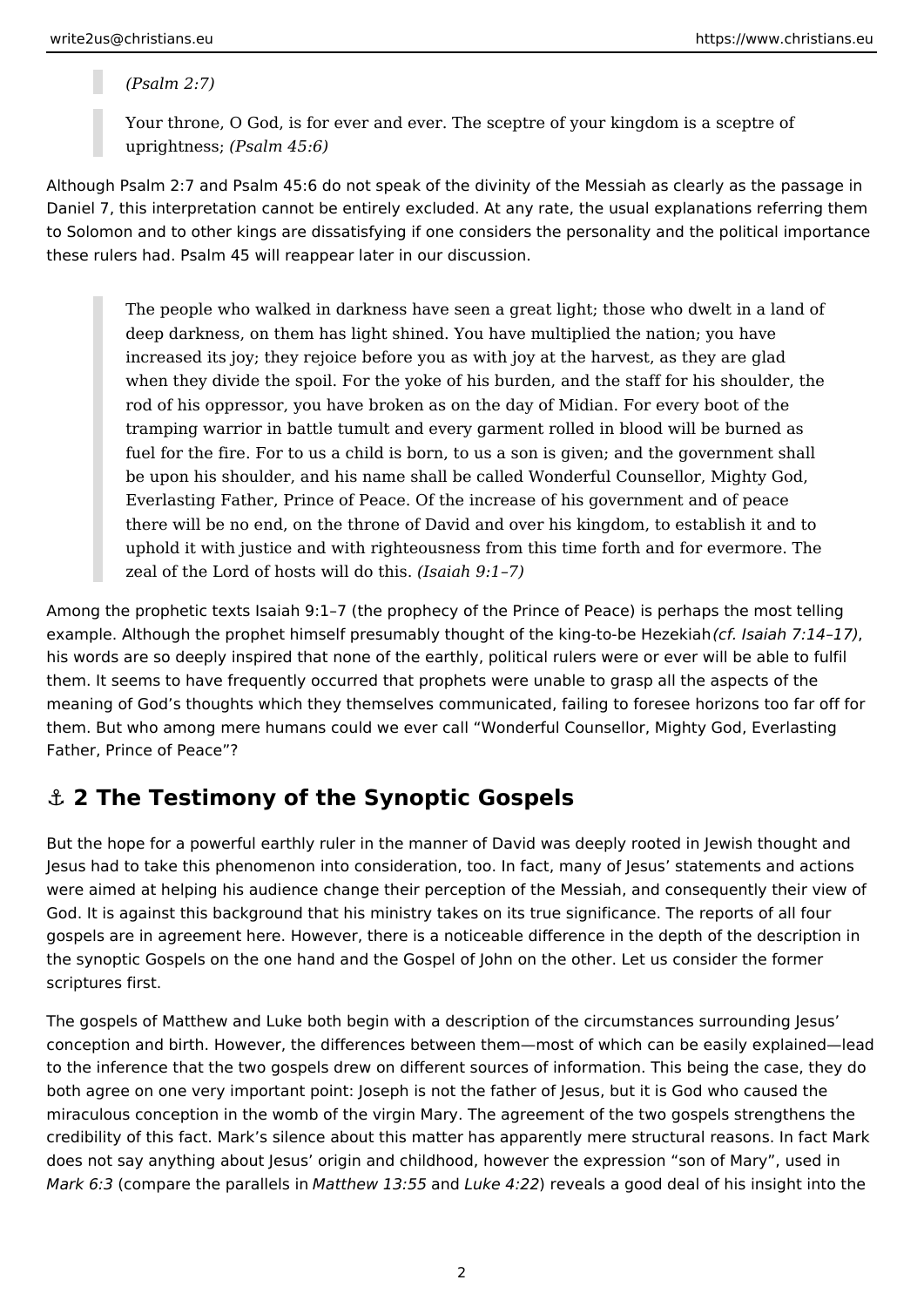<span id="page-2-0"></span>controversy surrounding the birth of Jesus. At that time it was common practice to name a person after his father. The fact that people referred to Jesus as the "son of Mary" suggests that they didn't regard Joseph as his father. Thus these gospels deliver a powerful indication of Jesus' divine nature which can otherwise be derived from but a few further passages, such as *Matthew 11:25–30*; *23:37–39*; *Mark 2:1–12*. But these statements of Jesus are not convincing by themselves because their intention is not to reveal his divinity. Yet a full understanding of these passages without acknowledging Jesus' divinity is impossible. Whereas *Matthew 25:31* is in itself a clear indication of his divinity, because the Son of Man who comes in glory is also the judge of the world, a function plainly ascribed to God alone. Furthermore, the gospel writer describes the way the disciples worshipped Jesus in words that were reserved exclusively for the worship of God (*Matthew 28:9,17*) by which he shows clearly who he considered Jesus to be. Finally the expression to baptize "in the name of the Father, the Son and the Holy Spirit" in *Matthew 28:19* speaks for itself.

### **⚓ 3 The Divinity of Jesus in the Letters of Paul**

We should also expect to find the same testimony in the books of the New Testament that provide us with information about the life and teaching of the first Christians, first and foremost in the letters of Paul. However, although Paul writes a lot about Jesus and points out with strong conviction that having faith in Christ means to be saved (which, of course, inherently requires a divine position of Jesus), he apparently does not feel any need to explain Christ's nature to his addressees—he simply shared the very same belief with them. Nevertheless, we find a few passages that stress Jesus' divinity in such a strong way that denying this fact would mean violating the text.

In Philippians we find Christ's spirit equated with the Holy Spirit (1:19), and right after that (1:23) he defines being with God simply as being with Christ. *Chapter 2:5–11* is especially obvious, because here he directly expresses that Jesus is of the same nature as God, and receives adoration that is reserved for God alone.

Have this mind among yourselves, which is yours in Christ Jesus, who, though he was in the form of God, did not count equality with God a thing to be grasped, but made himself nothing, taking the form of a servant, being born in the likeness of men. And being found in human form, he humbled himself by becoming obedient to the point of death, even death on a cross. Therefore God has highly exalted him and bestowed on him the name that is above every name, so that at the name of Jesus EVERY KNEE SHOULD BOW, in heaven and on earth and under the earth, and every tongue confess that Jesus Christ is Lord, to the glory of God the Father. *(Philippians 2:5–11)*

Colossians 1:15 says, "He is the image of the invisible God, the firstborn of all creation",—an expression that is intended to point out the degree of relationship between the Father and the Son rather than the succession of further sons after Him. Paul goes on to say, "all things were created through him and for him", which would be highly blasphemous if Christ were not God. Later on in 2:9 Paul writes, "For in him the whole fullness of deity dwells bodily", which can hardly be interpreted as anything less than God. Likewise, in *Titus 2:13* he expresses what all Christians are waiting for: "…the appearing of the glory of our great God and Saviour Jesus Christ."

Unarguably there is only one saviour, God himself! The objection that in many passages Paul teaches a Christ subordinated to God (e.g. *1 Corinthians 15:27 f.*—this passage and in fact the whole chapter sheds light on Jesus as the resurrected one. Resurrection, however, is something reserved for man only) cannot reduce the validity of the above mentioned statements. One is rather forced to admit that he naturally and non-dogmatically deepens the teaching of the two natures of Jesus. Moreover one has to concede that Paul, who was very familiar with what we call the Old Testament, wanted to back up this understanding by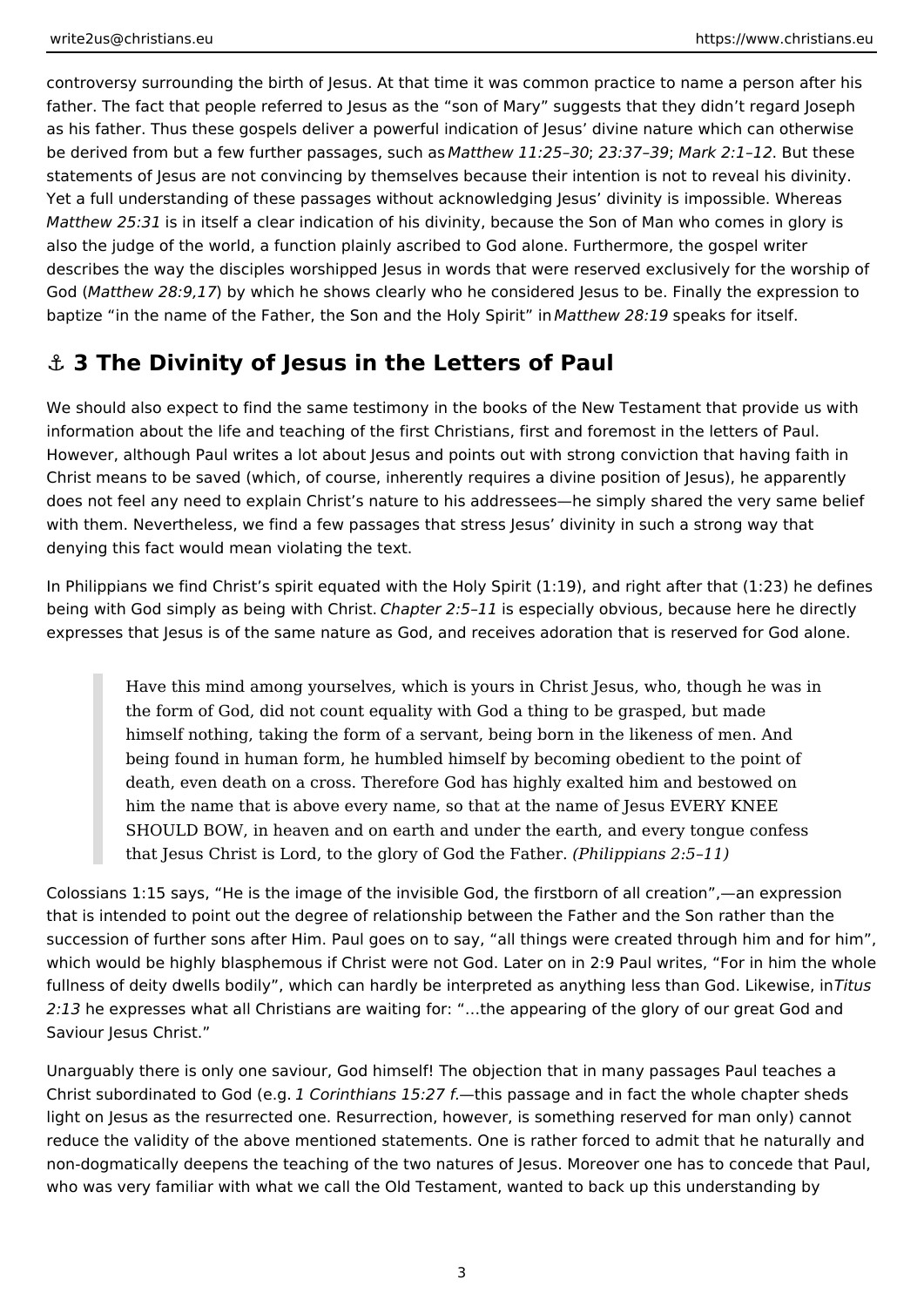<span id="page-3-0"></span>allusions and quotations from these Holy Scriptures, e.g. compare *1 Corinthians 2:8* with *Psalm 24:7–9* and *Exodus 24:16*, compare *1 Corinthians 10:4,9* with *Psalm 78:15* and *Exodus 17:6 f*. and compare *Romans 10:9–13* with *Joel 2:32* and *Psalm 145:18.*

# **⚓ 4 The Book of Acts and Other New Testament Letters Testify of Jesus' Divinity**

If we consider the rest of the NT-scriptures—leaving aside those written by John for the moment—we can find a number of conclusive arguments. Thus, Luke renders the words of Stephen during his lynching ( *Acts 7:51–60*) in a way that Jesus' messianity, divinity and humanity are so closely connected that the only reasonable solution is to acknowledge His two natures.

Interestingly, the writer of the letter to the Hebrews testifies to Jesus' divinity by quoting from the Scripture. He refers the messianic Psalm 45 to Jesus rendering the Hebrew "Elohim" with the Greek word "Theos" (1:8 f.), whereby every attempt to consider Jesus lower than God is doomed to failure. Further on he directs the praise given to God in *Psalm 102* to Christ (1:10–12), which proves again that the Christians considered Him to be the creator.

Finally, Peter's frequent repetition of the terms, "Lord" and "Saviour" in his second letter reveals his own conviction. These terms are explicitly applied to Jesus in 1:1,2,8,11,14,16; 2:1,20; 3:2,18 and rather to God in 2:9,11; 3:8 ff.,15, though these passages could also be applied to Jesus, which shows clearly that Peter presupposed Jesus' divinity.

### **⚓ 5 The Greatest Testimony: The Writings of the Apostle John**

All these testimonies—and we could mention even more—are confirmed, deepened and surpassed by the writings of John the apostle. He does not begin his gospel with a description of the circumstances surrounding Jesus' birth. Instead he invites his audience to see the depths and mysteries of Christ's nature—not in order to veil or mystify, but to illuminate God's great love for His creation and so to explain the background of Jesus' coming. Already in his first words (1:1–3) he leaves no room for doubt that the Word of God—the "Logos"—is of the same nature as God the Father himself, even if his words seem to be a bit complicated at first glance. John tells us plainly that this "Word" became flesh (1:14)—a further unambiguous proof for the two natures of Christ. Verse 18 deserves special attention due to the statement, "…the only begotten God…" (NASB)—or according to some other early manuscripts, "the only (begotten) Son"—"…who is at the Father's side…", which makes Jesus' equality with the Father clear due to his being begotten. Since God is spirit (*John 4:24*) and his existence is eternal, also this begetting can only be eternal. Consequently, verse 18 does not depict a later beginning of the Son's existence, but it is an appropriate characterization of the intimate relationship between the two persons who are in complete unity both in nature and mind. This message is repeated and confirmed in the subsequent chapters that narrate Jesus' ministry. However John does not neglect the human side of Christ. On the contrary, this gospel—a first hand account written by one of the Lord's closest acquaintances—portrays in a vivid and credible fashion the remarkable earthly ministry of Jesus, as well as the thoughts of the disciples who had to internalize all the drastic and challenging realities taking place before their eyes. John provides the reader with a clear and believable insight into the far-reaching consequences of the events he experienced and the knowledge and understanding that resulted. The way Jesus identified himself, namely as the true image and the perfect minister of God, is testified in numerous passages. It is entirely understandable that He used clear statements concerning his divinity sparingly, for even His messianic claim caused increasing opposition. But it was precicely in the vehement controversies with his main adversaries that he could not and did not hide the truth about himself, not least due to the presence of his disciples and hidden adherents. Thus, in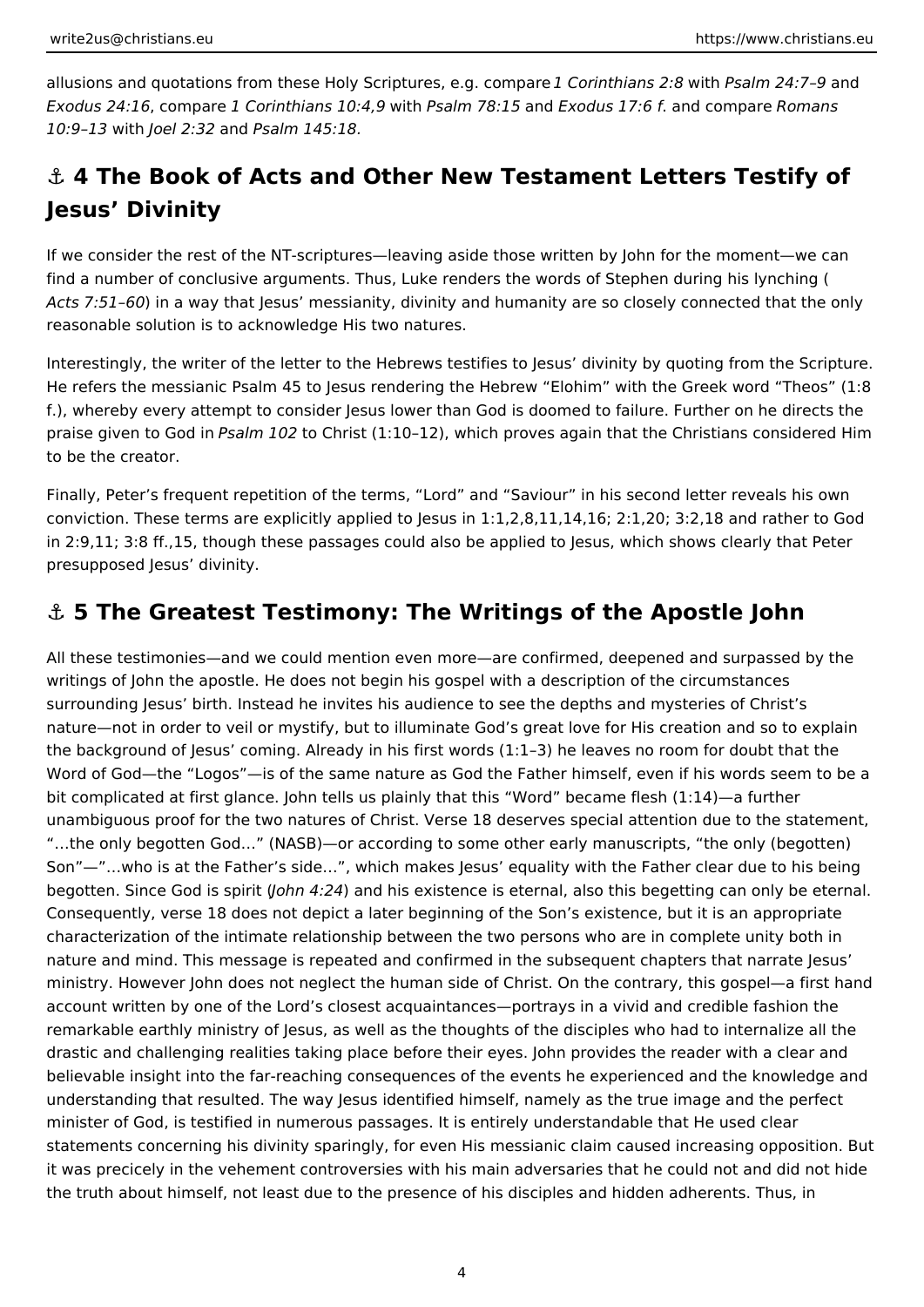8:37–59, in the course of the dispute over whether his opponents were true descendants of Abraham, we find a powerful allusion—to call it an allusion is an understatement—to his deity, to which they responded with "appropriate" indignation. His statement,

Truly, truly, I say to you, before Abraham was, I AM. *(John 8:58)*

far exceeds the claim—in itself hardly acceptable—that Abraham had seen him (8:56) leaving no room for an interpretation other than "I am God." This striking grammatical "error" had never been "corrected" in the course of copying manuscripts, since all copyists throughout all ages understood the meaning of the words, "I AM"—this is the name of God from Exodus 3:14.

Likewise, the Jews felt challenged to stone Jesus in the situation depicted in chapter 10:22–39, since Jesus claimed to have authority to give life and salvation. His words, "I and the Father are one" must have appeared to be an example of unspeakable blasphemy to his already irritated listeners. And, really, even if strictly speaking this statement still allows the interpretation, "I and the Father are entirely like-minded, one in spirit, and we pursue exactly the same goal", naming oneself and the Father in one breath and in this sequence strengthens the claim of having divine attributes enormously. At first glimpse, Jesus' consequent explanation seems to be a retreat, but finally, after turning their own weapons against them, he simply and plainly confirms what he had said before. Actually, the Jews should have given up all opposition then and there, for the testimony of Jesus' deeds made his words reliable. But even the greatest sign he ever performed—raising Lazarus from the dead, the sign that overshadowed all the other incredible miracles—would not change their mind. On the contrary, it transformed the stubbornness and hatred of the High Priests and the Pharisees into a specific plan to eliminate Jesus.

On the final evening before his crucifixion Jesus revealed many important things to his friends, whereby he continued to support the reliability of his words: "Believe in God; believe also in me; I am the way, and the truth, and the life; Whoever has seen me has seen the Father; I am in the Father and the Father is in me" (14:1–10) by the testimony of his deeds (14:11). He also provided his disciples with a deeper insight into His relationship with the Father, and last but not least he explained to them the role of the Holy Spirit. Although in this matter the disciples still displayed a rather low level of understanding—as we see from their questions and statements in 14:5,8,22; 16:17 f.  $+$  29 f.—slowly but surely the seed of faith started to sprout, culminating in Thomas' spontaneous confession, "My Lord and my God" (20:28). Certainly Thomas, who had even doubted the resurrection of the Lord (20:24–25), did not suddenly come to a deeper understanding of Christ than all the other disciples. Rather he expressed what his friends had understood all the more before him. That is the conviction John wanted to get across and to strengthen throughout his whole gospel.

In Revelation John reaffirms what he claimed before in saying that Jesus is the "First and the Last" (1:17; cf. Isaiah 44:6), who is worthy of praise in the same way as the One who is sitting on his throne (5:12–14), and who, like God (21:6), is "the Alpha and the Omega" (22:13). The fact that John refers the clearest monotheistic statements in the Old Testament (Isaiah 40:10 and 62:11) to Jesus should actually compel all the deniers of Jesus' divinity to surrender unconditionally. Otherwise they must consider John to be a heretic who wanted to undermine the Jewish belief in the one and only God, something that was surely unthinkable for John and the rest of the NT writers. Instead, they consistently testify that the Almighty God has revealed that He himself is the messianic Saviour of His nation and of all people, showing his everlasting love to the world in his one and only begotten Son (If the Son were only a created being, God could have or still could send many such "sons").

Related Links